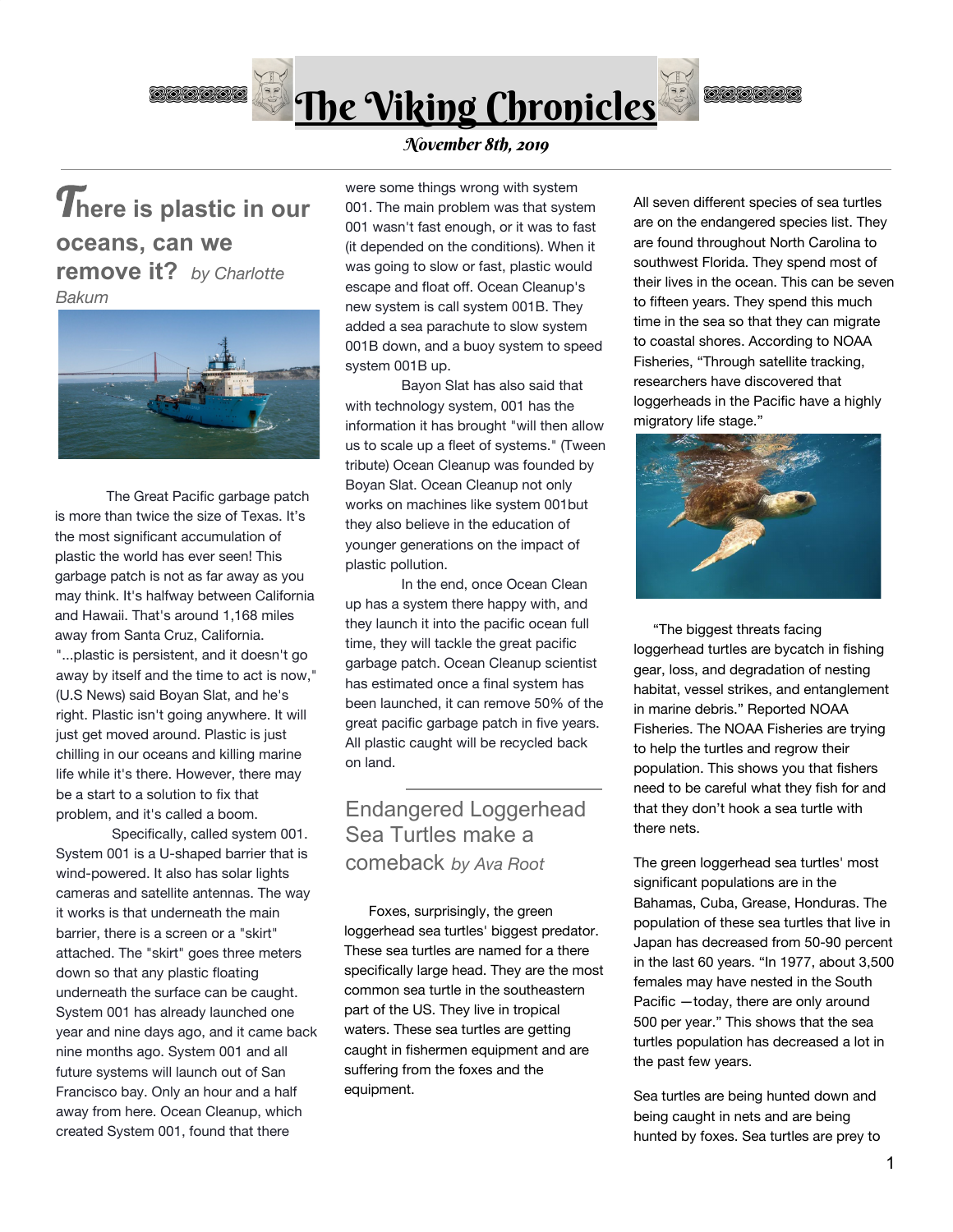

**OOOOOO** 

foxes around the Mediterranian. These sea turtles nest all around the world. However, they mainly nest around "They nest primarily along the Atlantic coast of Florida, South Carolina, Georgia, and North Carolina and along the Florida and Alabama coasts in the Gulf of Mexico."

### California boat fire kills 34 *by Tanner Towbridge*



It is crazy," how such a wonderful vacation on the boat could go so wrong… Thirty-three passengers and one crew member confirmed dead on the Conception, Labor Day night. The start of the fire and further evidence of how the fire started are still being investigated, but there was talk that the fire started near an area where people were charging their phones, concluding that something electrical could have gone wrong in the boat.

 A crew member who survived the tragic boat fire is filing a lawsuit on the owner of the boat; he claims, "the boat was not properly maintained, and employees lacked proper training." The crew member who filed this lawsuit was sleeping on the top deck when the fire started and managed to jump into the water while breaking his leg in 3 places.

 The recruitment for the ship was that at least one crew member was awake at night at all times, at the time the fire started on the boat, there were no crew members up or even passengers, everyone was asleep. If someone was awake, the fate of the 34 people who lost their lives that day, could have changed.

November 8th, 2019

 The *Conception* was a diving boat, and they had spent the afternoon diving in Santa Cruz before the horrible tragedy had happened. In the Los Angeles Times states that "The Conception wasn't built to charge dozens of phones, batteries, and cameras. Did this cause the blaze?" as they said the boat was not meant to charge dozens of phones and batteries. With 34 people on the ship charging electronics, it leads me to think this was the start and cause of the fire that sadly took many lives.

 Hopefully, people start taking the dangers and risks of a boat more seriously after reading this. The U.S. Coast Guard took the unprecedented step of recommending that owners of passenger vessels immediately urge crews to "reduce potential fire hazards and consider limiting the unsupervised charging of lithium-ion batteries and extensive use of power strips and extension cords." This proves that people need to be more careful about using electricity and charging items when on a boat. Next time you or someone you know goes on a boat, make sure you are careful and that there is always someone on watch at night.

Should kids be vaccinated *by Carlos Zavala*



 Should kids and toddlers, and teenagers get vaccinated at such a young age? A question is being asked repeatedly to doctors.

 1: Vaccines have saved children's lives and decreased the risk of getting diseases that could be fatal.

 2: Major Medical Organizations even admitted that vaccines are safe, and chances of getting side effects from vaccines are one in a million.

 3: Vaccines also save parents and children's time and money. That and vaccines protect future generations.

 "Childhood vaccines are one of the great triumphs of modern medicine. Indeed, parents whose children are vaccinated no longer have to worry about their child's death. Disability from whooping cough, polio, diphtheria, hepatitis, or a host of other infections." From Ezekiel Emanuel.

 This paper could be vital for someone to read since it'll help the reader make a more QQcomfortable choice to either get vaccinated or not. That you'll learn about vaccines, and you'll understand why we get them, to begin with. And lastly, you'll see all the benefits of getting your vaccine shots.

 To try to help you see the bigger picture in case you're still somewhat confused. The point the article is to show how essential vaccines are, why we get them at an early age, and what the benefits are. Here are some diseases that you'll avoid by taking vaccines, Chickenpox, Rotavirus, Hepatitis A. Chicken Pox Symptoms: Shortness of breath, stiff neck, and vomiting may occur.

 Rotavirus Symptoms: Loss of appetite, Dehydration, and crying without tears.

Hepatitis symptoms: Fatigue, Joint pain, and Yellowing of Eyes and Skin.

 Well, that'll be an attempt on trying to convince you to try and get your vaccine shots. Hopefully, I satisfied or at the very least, explained to you why we get vaccine shots at an early age and why they're essential. "It's like drink driving. Your choice, your life, but you are also